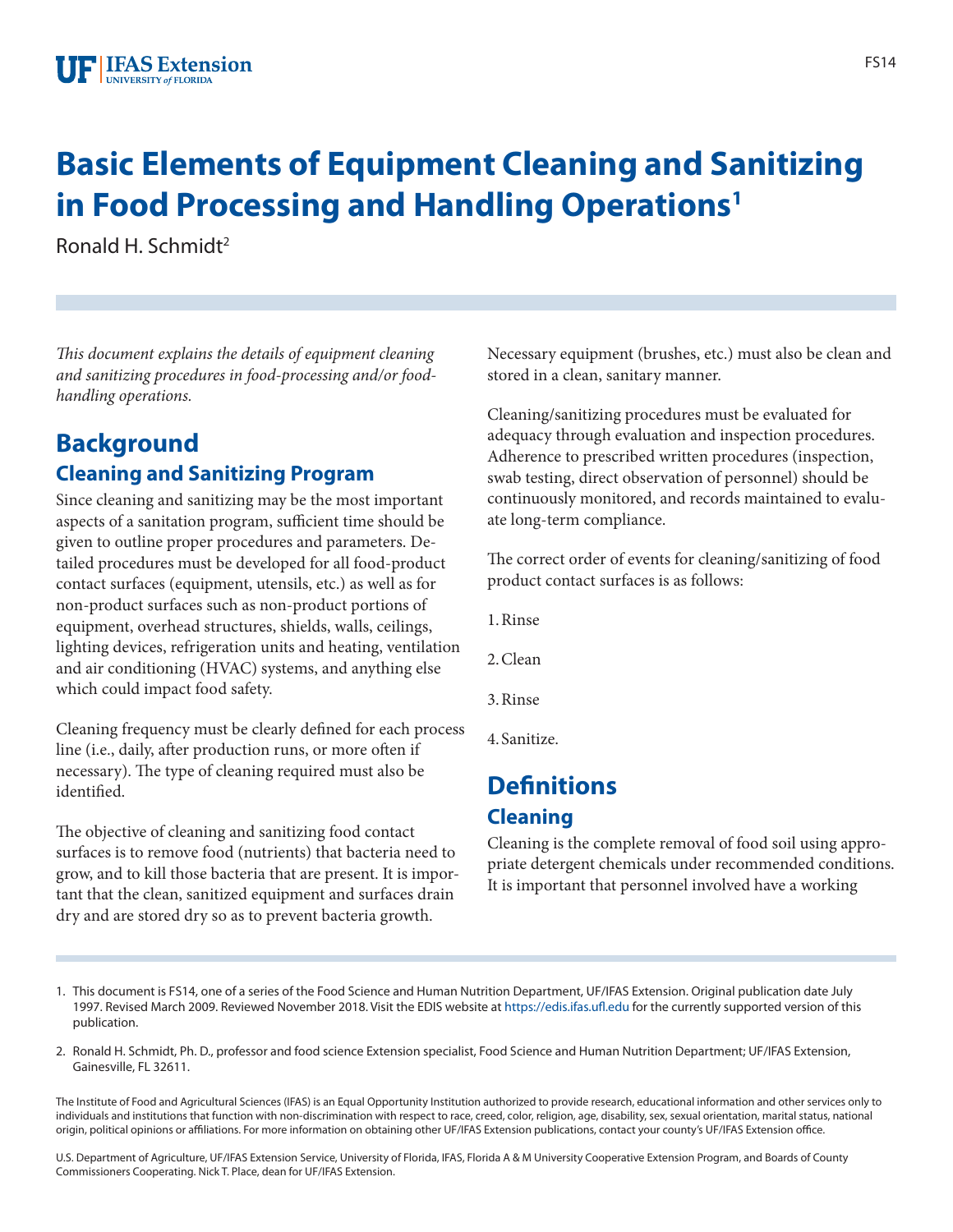understanding of the nature of the different types of food soil and the chemistry of its removal.

## **Cleaning Methods**

Equipment can be categorized with regard to cleaning method as follows:

- Mechanical Cleaning. Often referred to as clean-in-place (CIP). Requires no disassembly or partial disassembly.
- Clean-out-of-Place (COP). Can be partially disassembled and cleaned in specialized COP pressure tanks.
- Manual Cleaning. Requires total disassembly for cleaning and inspection.

## **Sanitization**

It is important to differentiate and define certain terminology:

- **Sterilize** refers to the statistical destruction and removal of all living organisms.
- **Disinfect** refers to inanimate objects and the destruction of all vegetative cells (not spores).
- **Sanitize** refers to the reduction of microorganisms to levels considered safe from a public health viewpoint.

Appropriate and approved sanitization procedures are processes, and, thus, the duration or time as well as the chemical conditions must be described. The official definition (Association of Official Analytical Chemists) of sanitizing for food product contact surfaces is a process which reduces the contamination level by 99.999% (5 logs) in 30 sec.

The official definition for non-product contact surfaces requires a contamination reduction of 99.9% (3 logs). The standard test organisms used are *Staphylococcus aureus* and *Escherichia coli*.

General types of sanitization include the following:

- **Thermal Sanitization** involves the use of hot water or steam for a specified temperature and contact time.
- **Chemical Sanitization** involves the use of an approved chemical sanitizer at a specified concentration and contact time.

# **Water Chemistry and Quality**

Water comprises approximately 95%–99% of cleaning and sanitizing solutions. Water functions to do the following:

- carry the detergent or the sanitizer *to* the surface
- carry soils or contamination *from* the surface.

The impurities in water can drastically alter the effectiveness of a detergent or a sanitizer. Water hardness is the most important chemical property with a direct effect on cleaning and sanitizing efficiency. (Other impurities can affect the food contact surface or may affect the soil deposit properties or film formation.)

Water pH ranges generally from pH 5 to 8.5. This range is of no serious consequence to most detergents and sanitizers. However, highly alkaline or highly acidic water may require additional buffering agents.

Water can also contain significant numbers of microorganisms. Water used for cleaning and sanitizing must be potable and pathogen-free. Treatments and sanitization of water may be required prior to use in cleaning regimes. Water impurities that affect cleaning functions are presented in Table 1.

## **Cleaning PROPERTIES OF FOOD SOILS**

Food soil is generally defined as unwanted matter on foodcontact surfaces. Soil is visible or invisible. The primary source of soil is from the food product being handled. However, minerals from water residue and residues from cleaning compounds contribute to films left on surfaces. Microbiological biofilms also contribute to the soil buildup on surfaces.

Since soils vary widely in composition, no one detergent is capable of removing all types. Many complex films contain combinations of food components, surface oil or dust, insoluble cleaner components, and insoluble hard-water salts. These films vary in their solubility properties depending upon such factors as heat effect, age, dryness, time, etc.

It is essential that personnel involved have an understanding of the nature of the soil to be removed before selecting a detergent or cleaning regime. The rule of thumb is that acid cleaners dissolve alkaline soils (minerals) and alkaline cleaners dissolve acid soils and food wastes. Improper use of detergents can actually "set" soils, making them more difficult to remove (e.g., acid cleaners can precipitate protein). Many films and biofilms require more sophisticated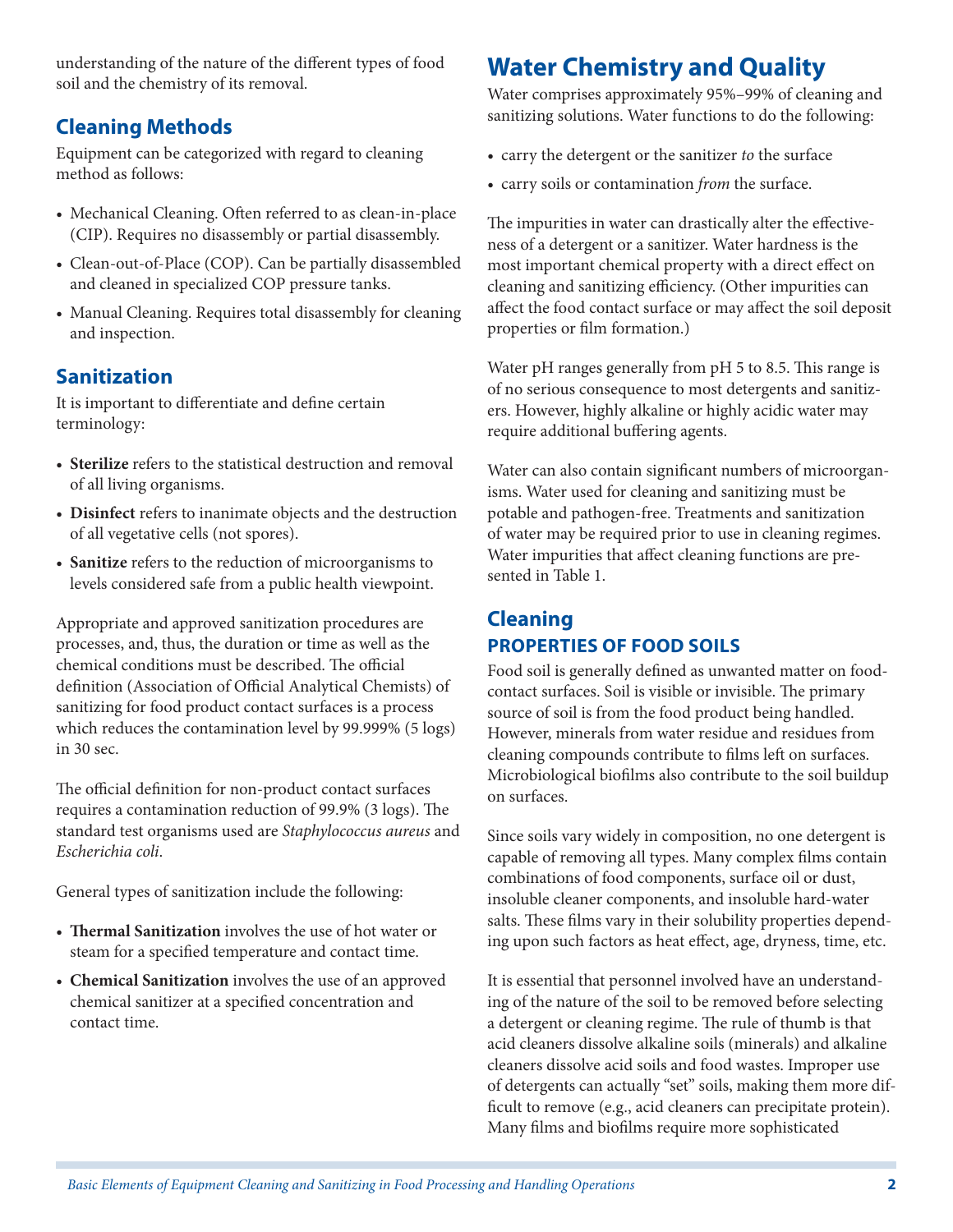cleaners that are amended with oxidizing agents (such as chlorinated detergents) for removal.

Soils may be classified as the following:

- soluble in water (sugars, some starches, most salts);
- soluble in acid (limestone and most mineral deposits);
- soluble in alkali (protein, fat emulsions);
- soluble in water, alkali, or acid.

The physical condition of the soil deposits also affects its solubility. Freshly precipitated soil in a cool or cold solution is usually more easily dissolved than an old, dried, or baked-on deposit, or a complex film. Food soils are complex in that they contain mixtures of several components. A general soil classification and removal characteristics are presented in Table 2.

## **Fat-Based Soils**

Fat usually is present as an emulsion and can generally be rinsed away with hot water above the melting point. More difficult fat and oil residues can be removed with alkaline detergents, which have good emulsifying or saponifying ingredients.

## **Protein-Based Soils**

In the food industry, proteins are by far the most difficult soils to remove. In fact, casein (a major milk protein) is used for its adhesive properties in many glues and paints. Food proteins range from more simple proteins, which are easy to remove, to more complex proteins, which are very difficult to remove. Heat-denatured proteins can be extremely difficult.

Generally, a highly alkaline detergent with peptizing or dissolving properties is required to remove protein soils. Wetting agents can also be used to increase the wettability and suspendability of proteins. Protein films require alkaline cleaners that have hypochlorite in addition to wetting agents.

## **Carbohydrate-Based Soils**

Simple sugars are readily soluble in warm water and are quite easily removed. Starch residues, individually, are also easily removed with mild detergents. Starches associated with proteins or fat scan usually be easily removed by highly alkaline detergents.

## **Mineral Salt-Based Soils**

Mineral salts can be either relatively easy to remove or be highly troublesome deposits or films. Calcium and

magnesium are involved in some of the most difficult mineral films. Under conditions involving heat and alkaline pH, calcium and magnesium can combine with bicarbonates to form highly insoluble complexes. Other difficult deposits contain iron or manganese. Salt films can also cause corrosion of some surfaces. Difficult salt films require an acid cleaner (especially organic acids that form complexes with these salts) for removal. Sequestering agents such as phosphates or chelating agents are often used in detergents for salt film removal.

## **Microbiological Films**

Under certain conditions, microorgranisms (bacteria, yeasts, and molds) can form invisible films (biofilms) on surfaces. Biofilms can be difficult to remove and usually require cleaners as well as sanitizers with strong oxidizing properties.

## **Lubricating Greases and Oils**

These deposits (insoluble in water, alkali, or acid) can often be melted with hot water or steam, but often leave a residue. Surfactants can be used to emulsify the residue to make it suspendable in water and flushable.

## **Other Insoluble Soils**

Inert soils such as sand, clay, or fine metal can be removed by surfactant-based detergents. Charred or carbonized material may require organic solvents.

## **QUANTITY OF SOIL**

It is important to rinse food-contact surfaces prior to cleaning to remove most of the soluble soil. Heavy deposits require more detergent to remove. Improper cleaning can actually contribute to build-up of soil.

## **THE SURFACE CHARACTERISTICS**

The cleanability of the surface is a primary consideration in evaluating cleaning effectiveness. Included in surface characteristics are the following:

## **Surface Composition**

Stainless steel is the preferred surface for food equipment and is specified in many industry and regulatory design and construction standards. *For example, 3-A Sanitary Standards (equipment standards used for milk and milk products applications) specify 300 series stainless steel or equivalent. Other grades of stainless steel may be appropriate for specific applications (i.e., 400 series) such as handling of high fat products, meats, etc.* For highly acidic, high salt, or other highly corrosive products, more corrosion resistant materials (i.e., titanium) is often recommended.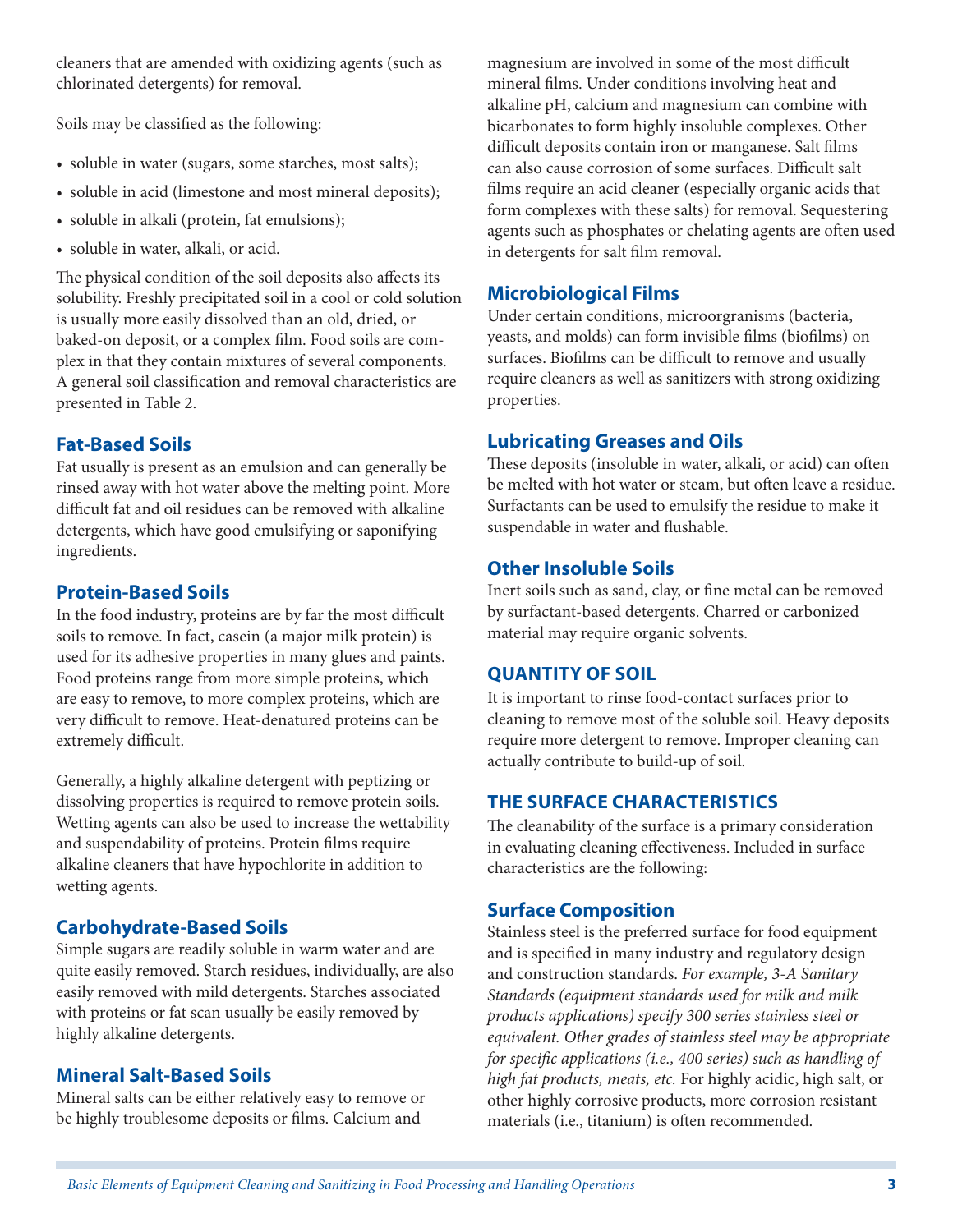Other "soft" metals (aluminum, brass, copper, or mild steel), or nonmetallic surfaces (plastics or rubber) are also used on food contact surfaces. Surfaces of soft metals and nonmetallic materials are generally less corrosion-resistant and care should be exercised in their cleaning.

Aluminum is readily attacked by acids as well as highly alkaline cleaners, which can render the surface noncleanable. Plastics are subject to stress cracking and clouding from prolonged exposure to corrosive food materials or cleaning agents.

Hard wood (maple or equivalent) or sealed wood surfaces should be used only in limited applications such as cutting boards or cutting tables, provided the surface is maintained in good repair. Avoid using porous wood surfaces.

## **Surface Finish**

Equipment design and construction standards also specify finish and smoothness requirements. 3-A standards specify a finish at least as smooth as a No. 4 ground finish for most applications. With high-fat products, a less smooth surface is used to allow product release from the surface.

## **Surface Condition**

Misuse or mishandling can result in pitted, cracked, corroded, or roughened surfaces. Such surfaces are more difficult to clean or sanitize, and may no longer be cleanable. Thus, care should be exercised in using corrosive chemicals or corrosive food products.

## **ENVIRONMENTAL CONSIDERATIONS**

Detergents can be significant contributors to the waste discharge (effluent). Of primary concern is pH. Many publicly owned treatment works limit effluent pH to the range of 5 to 8.5. So it is recommended that in applications where highly alkaline cleaners are used, that the effluent be mixed with rinse water (or some other method be used) to reduce the pH. Recycling of caustic soda cleaners is also becoming a common practice in larger operations. Other concerns are phosphates, which are not tolerated in some regions of the U.S., and the overall soil load in the waste stream that contributes to the chemical oxygen demand (COD) and biological oxygen demand (BOD).

## **CHEMISTRY OF DETERGENTS**

Detergents and cleaning compounds are usually composed of mixtures of ingredients that interact with soils in several ways:

- Physically active ingredients alter physical characteristics such as solubility or colloidal stability.
- Chemically active ingredients modify soil components to make them more soluble and, thus, easier to remove.

In some detergents, specific enzymes are added to catalytically react with and degrade specific food soil components.

### **Physically Active Ingredients**

The primary physically-active ingredients are the surface active compounds termed surfactants. These organic molecules have general structural characteristic where a portion of the structure is hydrophilic (water-loving) and a portion is hydrophobic (not reactive with water). Such molecules function in detergents by promoting the physical cleaning actions through emulsification, penetration, spreading, foaming, and wetting.

The classes of surfactants are as follows:

- Ionic surfactants that are negatively charged in water solution are termed *anionic* surfactants. Conversely, positively charged ionic surfactants are termed *cationic*  surfactants. If the charge of the water soluble portion depends upon the pH of the solution, it is termed an *amphoteric* surfactant. These surfactants behave as *cationic* surfactants under acid conditions, and as *anionic*  surfactants under alkaline conditions. Ionic surfactants are generally characterized by their high foaming ability.
- Nonionic surfactants, which do not dissociate when dissolved in water, have the broadest range of properties depending upon the ratio of hydrophilic/hydrophobic balance. This balance are also affected by temperature. *For example, the foaming properties of nonionic detergents is affected by temperature of solution. As temperature increases, the hydrophobic character and solubility decrease. At the cloud point (minimum solubility), these surfactants generally act as defoamers, while below the cloud point they are varied in their foaming properties.*

It is a common practice to blend surfactant ingredients to optimize their properties. However, because of precipitation problems, *cationic* and *anionic* surfactants cannot be blended.

## **Chemically Active Ingredients Alkaline Builders**

Highly Alkaline Detergents (or heavy-duty detergents) use caustic soda (sodium hydroxide) or caustic potash (potassium hydroxide). An important property of these highly alkaline detergents is that they saponify fats: forming soap.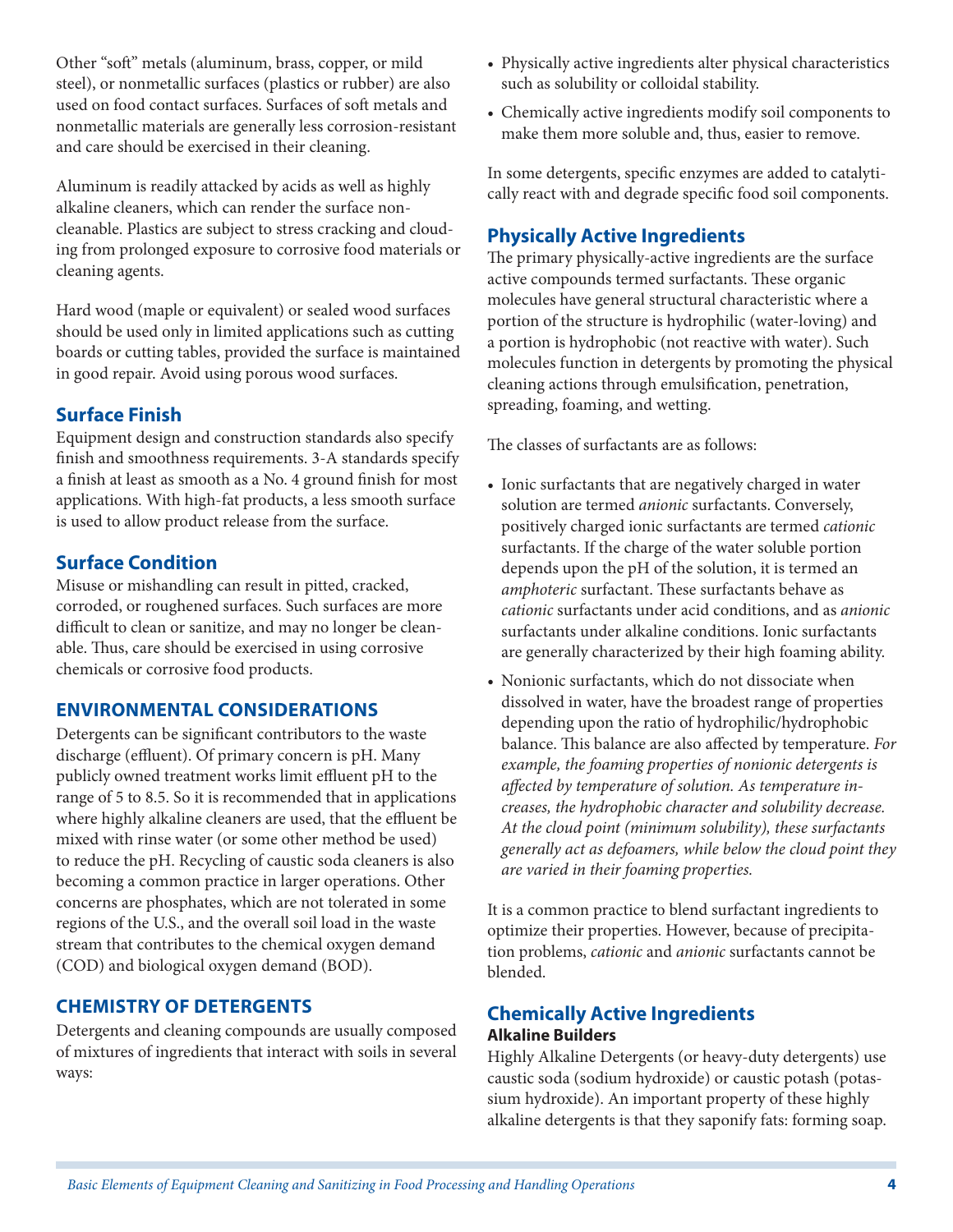These cleaners are used in many CIP systems or bottlewashing applications.

Moderately Alkaline Detergents include sodium, potassium, or ammonium salts of phosphates, silicates, or carbonates. Tri-sodium phosphate (TSP) is one of the oldest and most effective. Silicates are most often used as a corrosion inhibitor. Because of interaction with calcium and magnesium and film formation, carbonate-based detergents are of only limited use in food processing cleaning regimes.

#### **Acid Builders**

Acid Detergents include organic and inorganic acids. The most common inorganic acids used include phosphoric, nitric, sulfamic, sodium acid sulfate, and hydrochloric. Organic acids, such as hydroxyacetic, citric, and gluconic, are also in use. Acid detergents are often used in a two-step sequential cleaning regime with alkaline detergents. Acid detergents are also used for the prevention or removal of stone films (mineral stone, beer stone, or milk stone).

#### **Water Conditioners**

Water conditioners are used to prevent the build-up of various mineral deposits (water hardness, etc.). These chemicals are usually sequestering agents or chelating agents. Sequestering agents form soluble complexes with calcium and magnesium. Examples are sodium tripolyphosphate, tetra-potassium pyrophosphate, organo-phosphates, and polyelectrolytes. Chelating agents include sodium gluconate and ethylene diamine tetracetic acid (EDTA).

#### **Oxidizing Agents**

Oxidizing agents used in detergent application are hypochlorite (also a sanitizer) and—to a lesser extent—perborate. Chlorinated detergents are most often used to clean protein residues.

#### **Enzyme Ingredients**

Enzyme-based detergents, which are amended with enzymes such as amylases and other carbohydrate-degrading enzymes, proteases, and lipases, are finding acceptance in specialized food industry applications.

The primary advantages of enzyme detergents are that they are more environmentally friendly and often require less energy input (less hot water in cleaning). Uses of most enzyme cleaners are usually limited to unheated surfaces (e.g*.,* cold-milk surfaces). However, new generation enzyme cleaners (currently under evaluation) are expected to have broader application.

#### **Fillers**

Fillers add bulk or mass, or dilute dangerous detergent formulations that are difficult to handle. Strong alkalis are often diluted with fillers for ease and safety of handling. Water is used in liquid formulations as a filler. Sodium chloride or sodium sulfate are often fillers in powdered detergent formuations.

### **Miscellaneous Ingredients**

Additional ingredients added to detergents may include corrosion inhibitors, glycol ethers, and butylcellosolve (improve oil, grease, and carbon removal).

## **Sanitizing THERMAL SANITIZING**

As with any heat treatment, the effectiveness of thermal sanitizing is dependant upon a number of factors including initial contamination load, humidity, pH, temperature, and time.

#### **Steam**

The use of steam as a sanitizing process has limited application. It is generally expensive compared to alternatives, and it is difficult to regulate and monitor contact temperature and time. Further, the byproducts of steam condensation can complicate cleaning operations.

#### **Hot Water**

Hot-water sanitizing—through immersion (small parts, knives, etc.), spray (dishwashers), or circulating systems—is commonly used. The time required is determined by the temperature of the water. Typical regulatory requirements (Food Code 1995) for use of hot water in dishwashing and utensil sanitizing applications specify immersion for at least 30 sec. at 77°C (170°F) for manual operations; and a final rinse temperature of 74°C (165°F) in single tank, single temperature machines and 82°C (180°F) for other machines.

Many state regulations require a utensil surface temperature of 71°C (160°F), as measured by an irreversibly registering temperature indicator in warewashing machines. Recommendations and requirements for hot-water sanitizing in food processing may vary. The Grade A Pasteurized Milk Ordinance specifies a minimum of 77°C (170°F) for 5 min. Other recommendations for processing operations are 85°C (185°F) for 15 min., or 80°C (176°F) for 20 min.

The primary advantages of hot-water sanitization are relatively inexpensive, easy to apply, and readily available, generally effective over a broad range of microorganisms,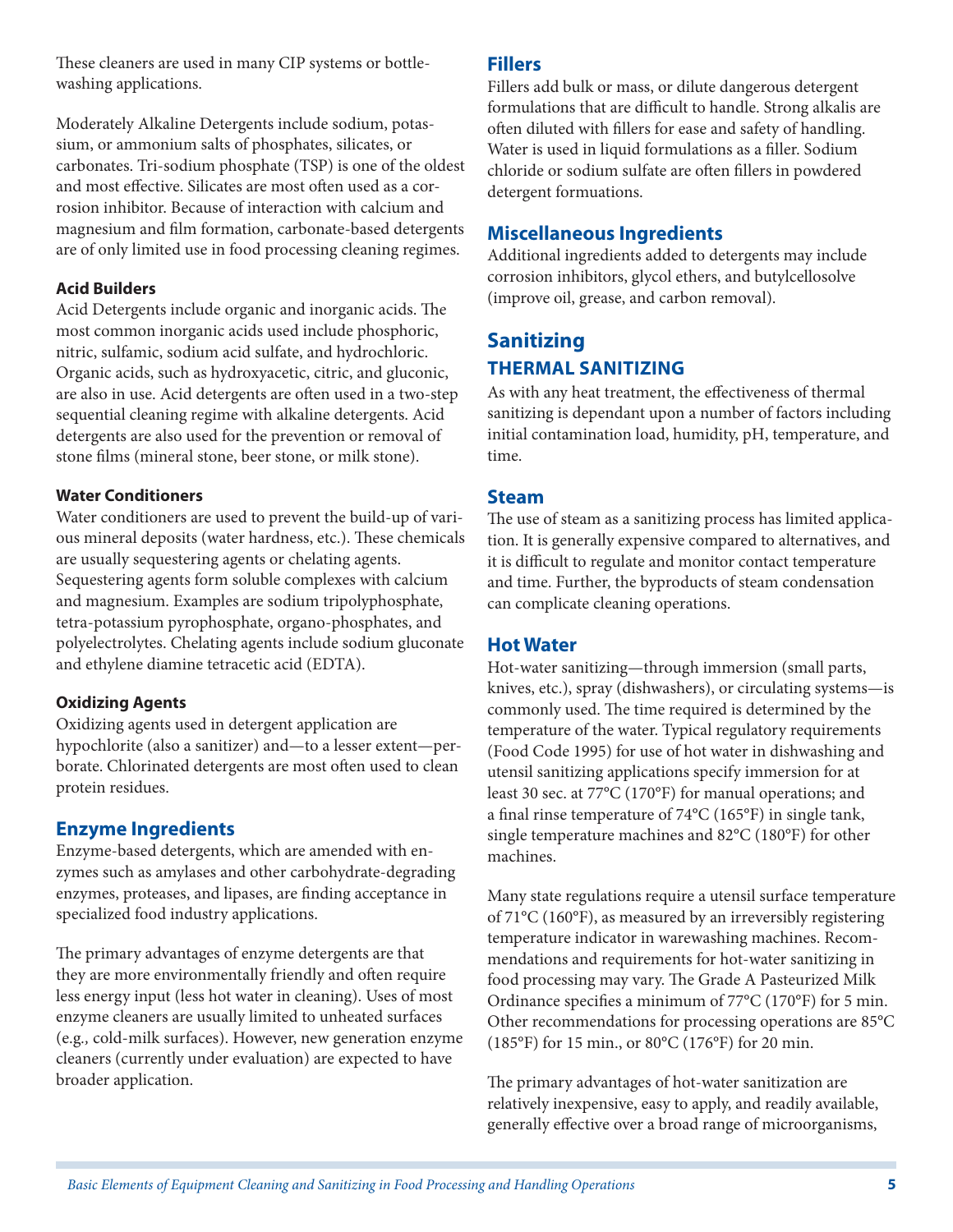relatively non-corrosive, and penetrates into cracks and crevices. Hot-water sanitization is a slow process that requires come-up and cool-down time; can have high energy costs; and has certain safety concerns for employees. The process also has the disadvantages of forming or contributing to film formations and shortening the life of certain equipment or parts thereof (gaskets, etc.).

#### **CHEMICAL SANITIZING**

The ideal chemical sanitizer should:

- be approved for food contact surface application.
- have a wide range or scope of activity.
- destroy microorganisms rapidly.
- be stable under all types of conditions.
- be tolerant of a broad range of environmental conditions.
- be readily solubilized and possess some detergency.
- be low in toxicity and corrosivity.
- be inexpensive.

No available sanitizer meets all of the above criteria. Therefore, it is important to evaluate the properties, advantages, and disadvantages of available sanitizer for each specific application.

#### **Regulatory Considerations**

The regulatory concerns involved with chemical sanitizers are antimicrobial activity or efficacy, safety of residues on food contact surfaces, and environmental safety. It is important to follow regulations that apply for each chemical usage situation. The registration of chemical sanitizers and antimicrobial agents for use on food and food product contact surfaces and on nonproduct contact surfaces is through the U.S. Environmental Protection Agency (EPA). (Prior to approval and registration, the EPA reviews efficacy and safety data, and product labeling information.)

The U.S. Food and Drug Administration (FDA) is primarily involved in evaluating residues form sanitizer use that may enter the food supply. Thus, any antimicrobial agent and its maximum usage level for direct use on food or on food product contact surfaces must be approved by the FDA. Approved no-rinse food contact sanitizers and nonproduct contact sanitzers, their formulations and usage levels are listed in the *Code of Federal Regulations* (21 CFR 178.1010). The U.S. Department of Agriculture (USDA) also maintains lists of antimicrobial compounds (i.e., *USDA List of Proprietary Substances and Non Food Product Contact Compounds*), which are primarily used in the regulation of

meats, poultry, and related products by USDA's Food Safety and Inspection Service (FSIS).

### **Factors Affecting Sanitizer Effectiveness Physical Factors**

**Surface Characteristics.** Prior to the sanitization process, all surfaces must be clean and thoroughly rinsed to remove any detergent residue. An unclean surface cannot be sanitized. Since the effectiveness of sanitization requires direct contact with the microorganisms, the surface should be free of cracks, pits, or crevices which can harbor microorganisms. Surfaces which contain biofilms cannot be effectively sanitized.

**Exposure Time.** Generally, the longer time a sanitizer chemical is in contact with the equipment surface, the more effective the sanitization effect; intimate contact is as important as prolonged contact.

**Temperature.** Temperature is also positively related to microbial kill by a chemical sanitizer. Avoid high temperatures (above 55°C [131°F]) because of the corrosive nature of most chemical sanitizers.

**Concentration.** Generally, the activity of a sanitizer increases with increased concentration. However, a leveling off occurs at high concentrations. A common misconception regarding chemicals is that "if a little is good, more is better". Using sanitizer concentrations above recommendations does not sanitizer better and, in fact, can be corrosive to equipment and in the long run lead to less cleanability. Follow manufacturer's label instructions.

**Soil.** The presence of organic matter dramatically reduces the activity of sanitizers and may, in fact, totally inactivate them. The adage is "you cannot sanitize an unclean surface".

#### **Chemical Factors**

**pH.** Sanitizers are dramatically affected by the pH of the solution. Many chlorine sanitizers, for example, are almost ineffective at pH values above 7.5.

**Water properties.** Certain sanitizers are markedly affected by impurities in the water.

**Inactivators.** Organic and/or inorganic inactivators may react chemically with sanitizers giving rise to nongermicidal products. Some of these inactivators are present in detergent residue. Thus, it is important that surfaces be rinsed prior to sanitization.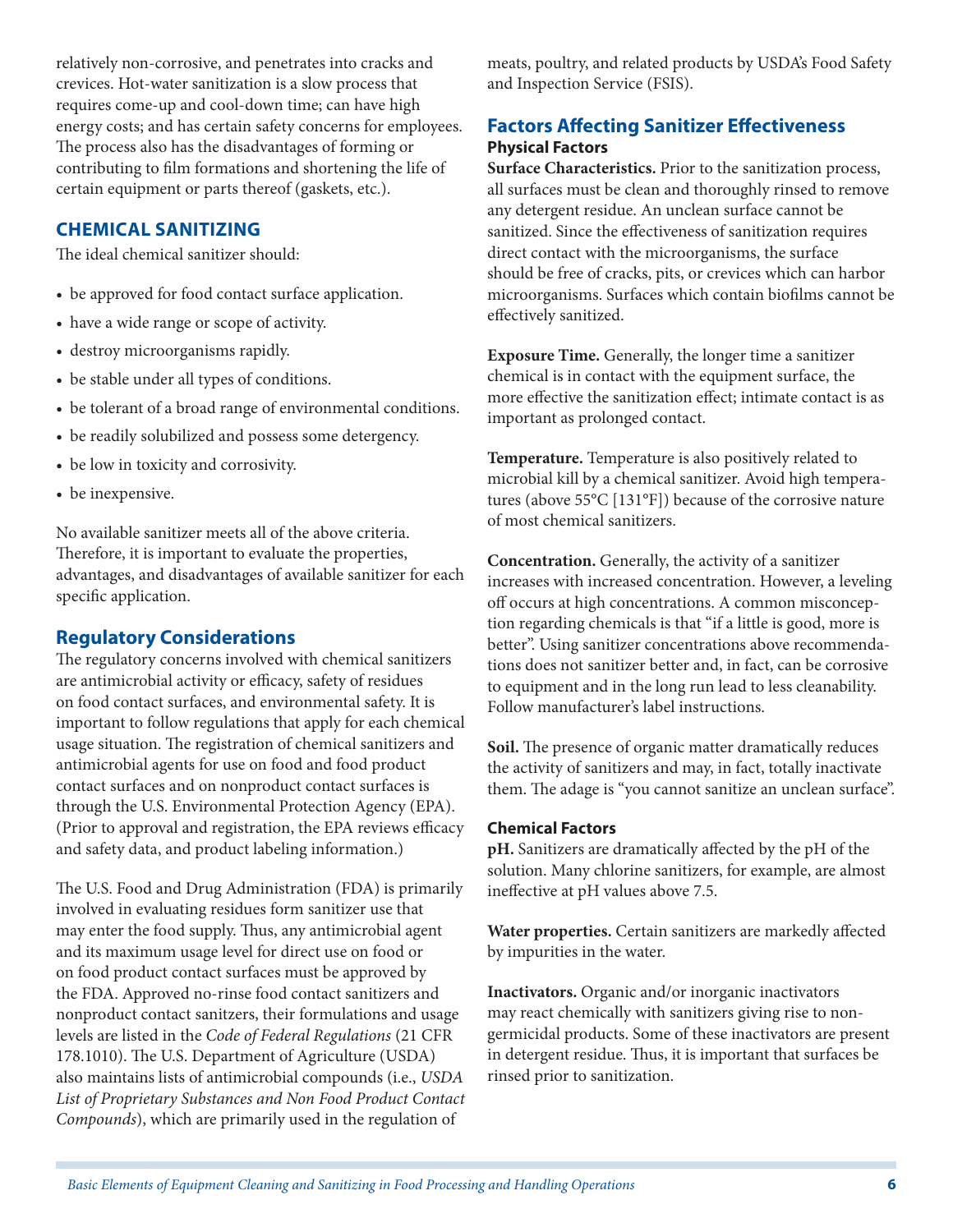#### **Biological Factors**

The microbiological load can affect sanitizer activity. Also, the type of microorganism present is important. Spores are more resistant than vegetative cells. Certain sanitizers are more active against gram positive than gram negative microorganisms, and vice versa. Sanitizers also vary in their effectiveness against yeasts, molds, fungi, and viruses.

## **Specific Types of Chemical Sanitizers**

The chemicals described here are those approved by FDA for use as no-rinse, food-contact surface sanitizers. In food-handling operations, these are used as rinses, sprayed onto surfaces, or circulated through equipment in CIP operations. In certain applications the chemicals are foamed on a surface or fogged into the air to reduce airborne contamination.

#### **Chlorine-Based Sanitizers**

**Chlorine Compounds.** Chlorine, in its various forms, is the most commonly used sanitizer in food processing and handling applications. Commonly used chlorine compounds include liquid chlorine, hypochlorites, inorganic chloramines, and organic chloramines. Chlorine-based sanitizers form hypochlorous acid (HOCl, the most active form) in solution. Available chlorine (the amount of HOCl present) is a function of pH. At pH 5, nearly all is in the form of HOCl. At pH 7.0, approximately 75% is HOCl. The maximum allowable level for no-rinse applications is 200ppm available chlorine, but recommended usage levels vary. For hypochlorites, an exposure time of 1 min at a minimum concentration of 50ppm and a temperature of 24°C (75°F) is recommended. For each 10°C (18°F) drop in temperature, a doubling of exposure time is recommended. For chloramines, 200ppm for 1 min is recommended.

Chlorine compounds are broad spectrum germicides that act on microbial membranes, inhibit cellular enzymes involved in glucose metabolism, have a lethal effect on DNA, and oxidize cellular protein. Chlorine has activity at low temperature, is relatively cheap, and leaves minimal residue or film on surfaces.

The activity of chlorine is dramatically affected by such factors as pH, temperature, and organic load. However, chlorine is less affected by water hardness when compared to other sanitizers (especially the quaternary ammonium compounds).

The major disadvantage to chlorine compound is corrosiveness to many metal surfaces (especially at higher temperatures). Health and safety concerns can occur because of skin irritation and mucous membrane damage in confined

areas. At low pH (below 4.0), deadly  $Cl<sub>2</sub>$  (mustard gas) can form. In recent years, concerns have also been raised about the use of chlorine as a drinking water disinfectant and as an antimicrobial with direct food contact (meat, poultry and shellfish). This concern is based upon the involvement of chlorine in the formation of potentially carcinogenic trihalomethanes (THMs) under appropriate conditions. While chlorine's benefits as a sanitizer far outweigh these risks, it *is* under scrutiny.

**Chlorine dioxide.** Chlorine dioxide (ClO<sub>2</sub>) is currently being considered as a replacement for chlorine, since it appears to be more environmentally friendly. Stabilized ClO<sub>2</sub> has FDA approval for most applications in sanitizing equipment or for use as a foam for environmental and nonfood contact surfaces. Approval has also been granted for use in flume waters in fruits and vegetable operations and in poultry process waters. ClO<sub>2</sub> has 2.5 times the oxidizing power of chlorine and, thus, less chemical is required. Typical use concentrations range from 1 to 10ppm.

 $\rm CLO_{2}$  is primary disadvantages are worker safety and toxicity. Its highly concentrated gases can be explosive and exposure risks to workers are higher than that for chlorine. Its rapid decomposition in the presence of light or at temperatures greater than 50°C (122°F) makes on-site generation a recommended practice.

#### **Iodine**

Use of iodine as an antimicrobial agents dates back to the 1800s. This sanitizer exists in many forms and usually exists with a surfactant as a carrier. These mixtures are termed iodophors. The most active agent is the dissociated free iodine (also less stable). This form is most prevalent at low pH. The amount of dissociation from the surfactant is dependent upon the type of surfactant. Iodine solubility is very limited in water. Generally recommended usage for iodophors is 12.5 to 25ppm for 1 min.

It is generally thought that the bactericidal activity of iodine is through direct halogenation of proteins. More recent theories have centered upon cell wall damage and destruction of microbial enzyme activity.

Iodophors, like chlorine compounds, have a very broad spectrum: being active against bacteria, viruses, yeasts, molds, fungi, and protozoans. Iodine is highly temperaturedependent and vaporizes at 120°F. Thus, it is limited to lower temperature applications. The degree to which iodophors are affected by environmental factors is highly dependant upon properties of the surfactant used in the formulation. Iodophors are generally less affected by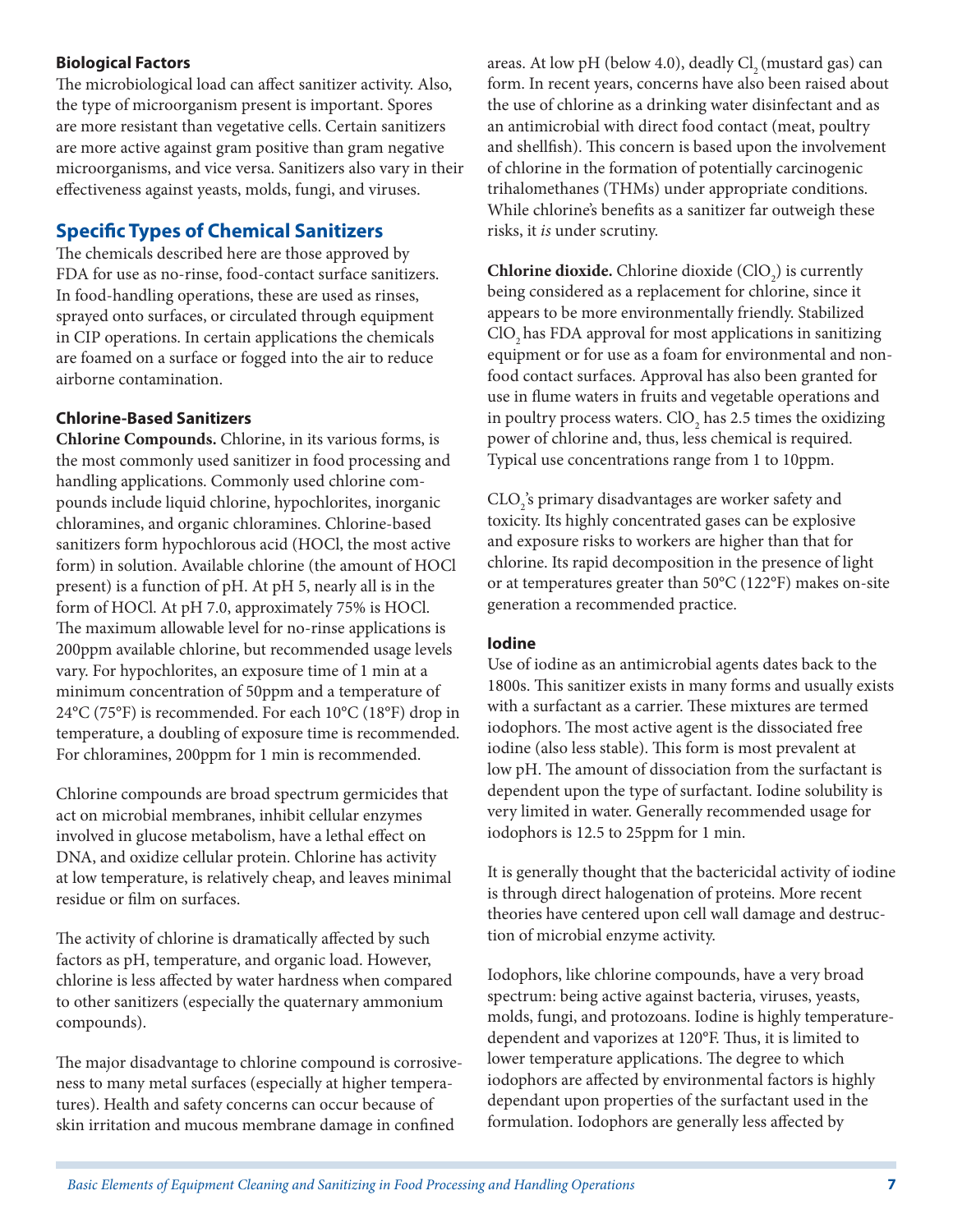organic matter and water hardness than chlorine. However, loss of activity is pronounced at high pH.



Iodine has a long history of use in wound treatment. However, ingestion of iodine gas does pose a toxicity risk in closed environments. The primary disadvantage is that iodine can cause staining on some surfaces (especially plastics).

#### **Quaternary Ammonium Compounds (QACs)**

Quaternary ammonium compounds (QACs) are a class of compounds that have the general structure as follows (Figure 1):

The properties of these compounds depend upon the covalently bound alkyl groups (R groups), which can be highly diverse. Since QACs are positively charged cations, their mode of action is related to their attraction to negatively charged materials such as bacterial proteins. It is generally accepted that the mode of action is at the membrane function. The carbon length of R-group side chain is, generally, directly related with sanitizer activity in QACs. However, because of the lower solubility in QACs composed of large carbon chains, these sanitizers may have lower activity than short chain structures.

QACs are active and stable over a broad temperature range. Because they are surfactants, they possess some detergency. Thus, they are less affected by light soil than are other sanitizers. However, heavy soil dramatically decreases activity. QACs generally have higher activity at alkaline pH. While lack of tolerance to hard water is often listed as a major disadvantage of QACs when compared to chlorine, some QACs are fairly tolerant of hard water. Activity can be improved by the use of EDTA as a chelator. QACs are effective against bacteria, yeasts, mold, and viruses.

An advantage of QACs in some applications is that they leave a residual antimicrobial film. However, this would be a disadvantage in operations such as cultured dairy

products, cheese, beer, etc., where microbial starter cultures are used.

QACs are generally more active against gram positive than gram negative bacteria. They are not highly effective against bacteriophages. Their incompatibility with certain detergents makes thorough rinsing following cleaning operations imperative. Further, many QAC formulations can cause foaming problems in CIP applications.

Under recommended usage and precautions, QACs pose little toxicity or safety risks. Thus, they are in common use as environmental fogs and as room deodorizers. However, care should be exercised in handling concentrated solutions or use as environmental fogging agents.

#### **Acid-Anionic Sanitizers**

Like QACs, acid-anionic sanitizers are surface-active sanitizers. These formulations include an inorganic acid plus a surfactant and are often used for the dual function of acid rinse and sanitization.

Whereas QACs are positively charged, these sanitizers are negatively charged. Their activity is moderately affected by water hardness. Their low use pH, detergency, stability, low odor potential, and non-corrosiveness make them highly desirable in some applications.

Disadvantages include relatively high cost, a closely defined pH range of activity (pH 2 to 3), low activity on molds and yeasts, excessive foaming in CIP systems, and incompatibility with cationic surfactant detergents.

#### **Fatty Acid Sanitizers**

Fatty acid or carboxylic acid sanitizers were developed in the 1980s. Typical formulations include fatty acids plus other acids (phosphoric acids, organic acids). These agents also have the dual function of acid rinse and sanitization. The major advantage over acid anionics is lower foaming potential. These sanitizers have a broad range of activity, are highly stable in dilute form, are stable to organic matter, and are stable to high temperature applications.

These sanitizers have low activity above pH 3.5–4.0, are not very effective against yeasts and molds, and some formulations lose activity at temperatures below 10°C (50°F). They also can be corrosive to soft metals and can degrade certain plastics and rubber.

#### **Peroxides**

Peroxides or peroxy compounds contain at least one pair of covalently bonded oxygen atoms (-O-O-) and are divided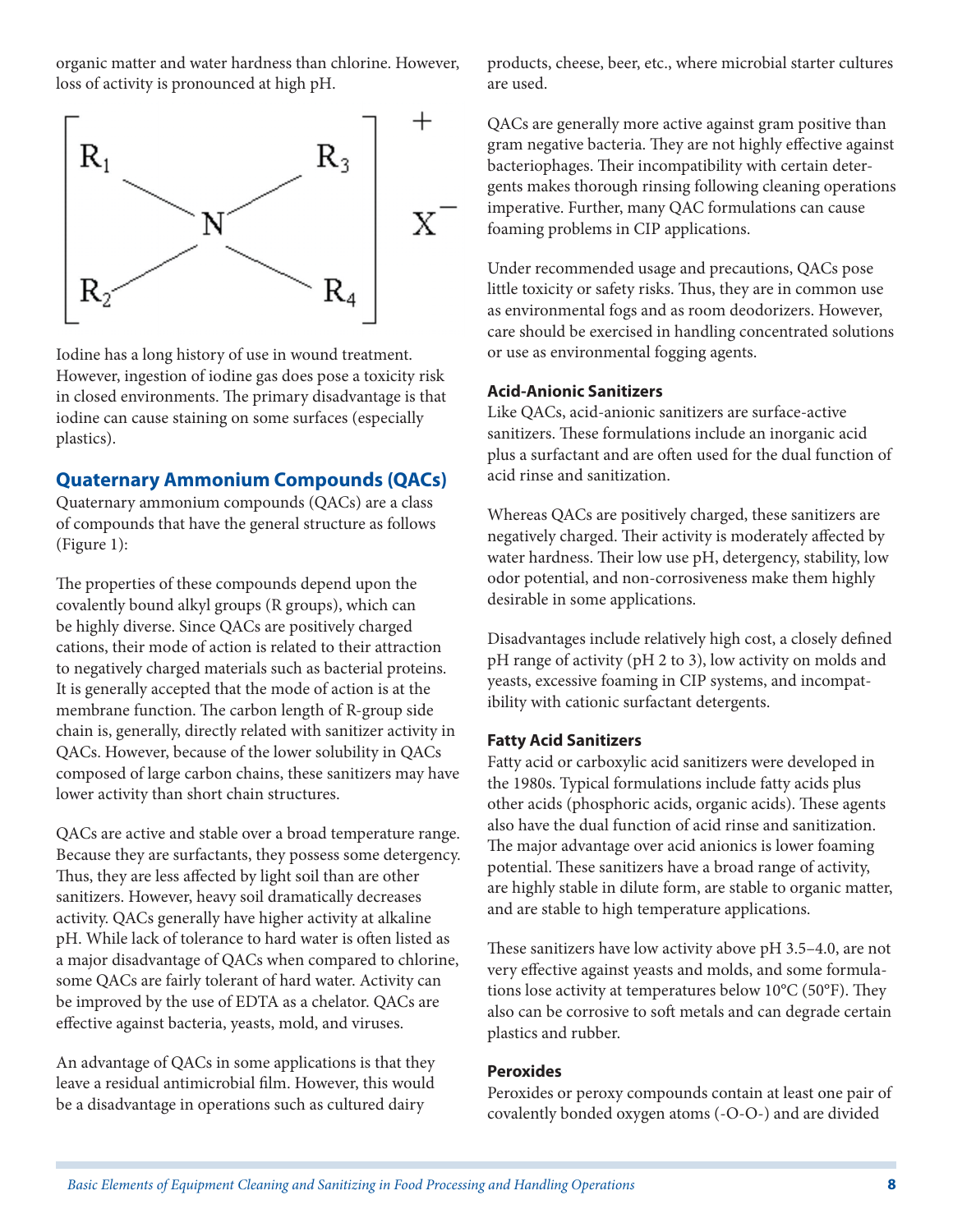into two groups: the inorganic group, containing hydrogen peroxide (HP) and related compounds; and the organic group, containing peroxyacetic acid (PAA) and related compounds.

**Hydrogen peroxide (HP)**, while widely used in the medical field, has found only limited application in the food industry. FDA approval has been granted for HP use for sterilizing equipment and packages in aseptic operations.

The primary mode of action for HP is through creating an oxidizing environment and generation of singlet or superoxide oxygen (SO). HP is fairly broad spectrum with slightly higher activity against gram-negative than grampositive organisms.

High concentrations of HP (5% and above) can be an eye and skin irritant. Thus, high concentrations should be handled with care.

**Peroxyacetic Acid (PAA)** has been known for its germicidal properties for a long time. However, it has only found food-industry application in recent years and is being promoted as a potential chlorine replacement. PAA is relatively stable at use strengths of 100 to 200ppm. Other desirable properties include absence of foam and phosphates, low corrosiveness, tolerance to hard water, and favorable biodegradability. PAA solutions have been shown to be useful in removing biofilms.

While precise mode of action mechanisms have not been determined, it is generally theorized that the PAA reaction with microorganisms is similar to that of HP. PAA, however, is highly active against both gram-positive and gram-negative microorganisms. The germicidal activity of PAA is dramatically affected by pH. Any pH increase above 7–8 drastically reduces the activity.

PAA has a pungent odor and the concentrated product (40%) is a highly toxic, potent irritant, and powerful oxidizer. Thus, care must be used in its use.

A general comparison of the chemical and physical properties of commonly used sanitizers is presented in Table 3.

# **References Used**

Bakka, R.L. 1995. *Making the Right Choice - Cleaners.*  Ecolab, Inc./Food & Beverage Div., St. Paul, MN.

Barnard, S. Extension. Handout. Penn. State Univ.

Boufford, T. 1996. *Making the Right Choice - Sanitizers.*  Ecolab, Inc./Food & Beverage Div., St. Paul, MN.

Cords, B.R. and G.R. Dychdala. 1993. Sanitizers: Halogens, Surface-Active Agents, and Peroxides. Pp. 36-52. *In:* P M. Davidson and A. L. Branen, (eds.). *Antimicrobials in Foods*. Marcel Dekker, Inc., New York, NY.

Food Code 1995. U.S. Public Health Service, Food and Drug Admin., Washington, DC.

*Grade A Pasteurized Milk Ordinance, 1995.* Revision. U.S. Public Health Service, FDA, Washington, DC.

Marriott, N.G. 1994. Cleaning compounds for Effective Sanitation. Pp. 85-113. Sanitatizers for Effective Sanitation. Pp. 114-166. *Principles of Food Sanitation.* Chapman & Hall, New York, NY.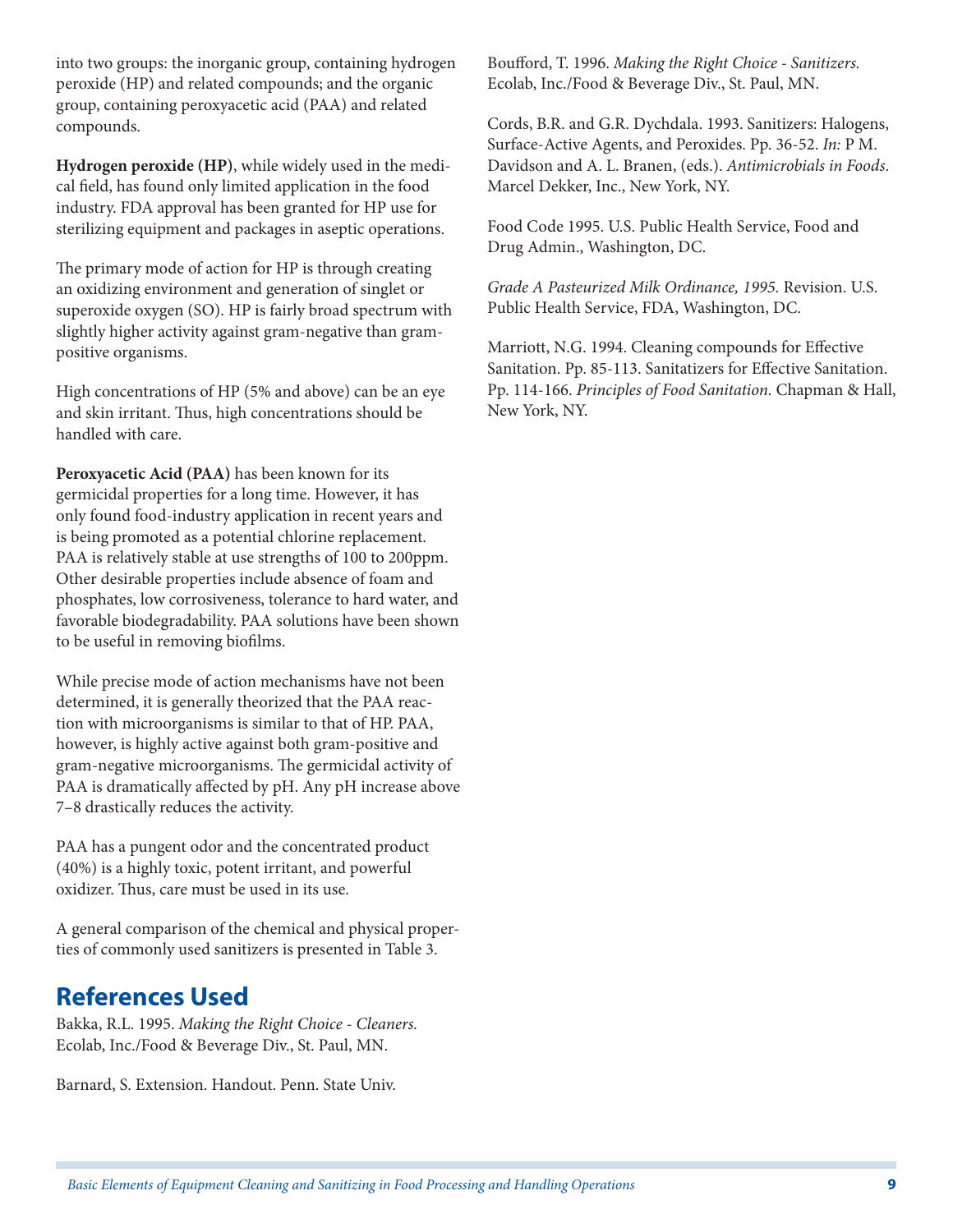#### Table 1. Water impurities and associated problems.

| <b>Impurity</b>                                                 | <b>Problem Caused</b>                                        |  |  |  |
|-----------------------------------------------------------------|--------------------------------------------------------------|--|--|--|
| Common Impurities                                               |                                                              |  |  |  |
| Oxygen                                                          | Corrosion                                                    |  |  |  |
| Carbon Dioxide                                                  | Corrosion                                                    |  |  |  |
| Bicarbonates<br>(Sodium, Calcium, or Magnesium)                 | Scale                                                        |  |  |  |
| <b>Chlorides or Sulfates</b><br>(Sodium, Calcium, or Magnesium) | Scale & Corrosion                                            |  |  |  |
| Silica                                                          | Scale                                                        |  |  |  |
| Suspended Solids                                                | <b>Corrosion and Deposition</b>                              |  |  |  |
| Unusually high pH (above 8.5)                                   | Mediate Corrosion and Deposition; Alter detergent efficiency |  |  |  |
| Unusually low pH (below 5)                                      | Mediate Corrosion and Deposition; Alter detergent efficiency |  |  |  |
| Less Common Impurities                                          |                                                              |  |  |  |
| Iron                                                            | Filming and Staining                                         |  |  |  |
| Manganese                                                       | Corrosion                                                    |  |  |  |
| Copper                                                          | Filming and Staining                                         |  |  |  |

#### Table 2. Characteristics of Food Soils

| <b>Surface Deposit</b>  | <b>Solubility</b>                | <b>Ease of Removal</b>  | <b>Heat-Induced Reactions</b>        |  |
|-------------------------|----------------------------------|-------------------------|--------------------------------------|--|
| Sugar                   | Water soluble                    | Easy                    | Carmelization                        |  |
| Fat                     | Alkali soluble                   | <b>Difficult</b>        | Polymerization                       |  |
| Protein                 | Alkali soluble                   | Very Difficult          | Denaturation                         |  |
| Starch                  | Water soluble, Alkali<br>soluble | Easy to Moderately Easy | Interactions with other constituents |  |
| <b>Monovalent Salts</b> | Water soluble; Acid<br>soluble   | Easy to Difficult       | Generally not significant            |  |
| +Polyvalent Salts       | Acid soluble                     | <b>Difficult</b>        | Interaction with other constituents  |  |